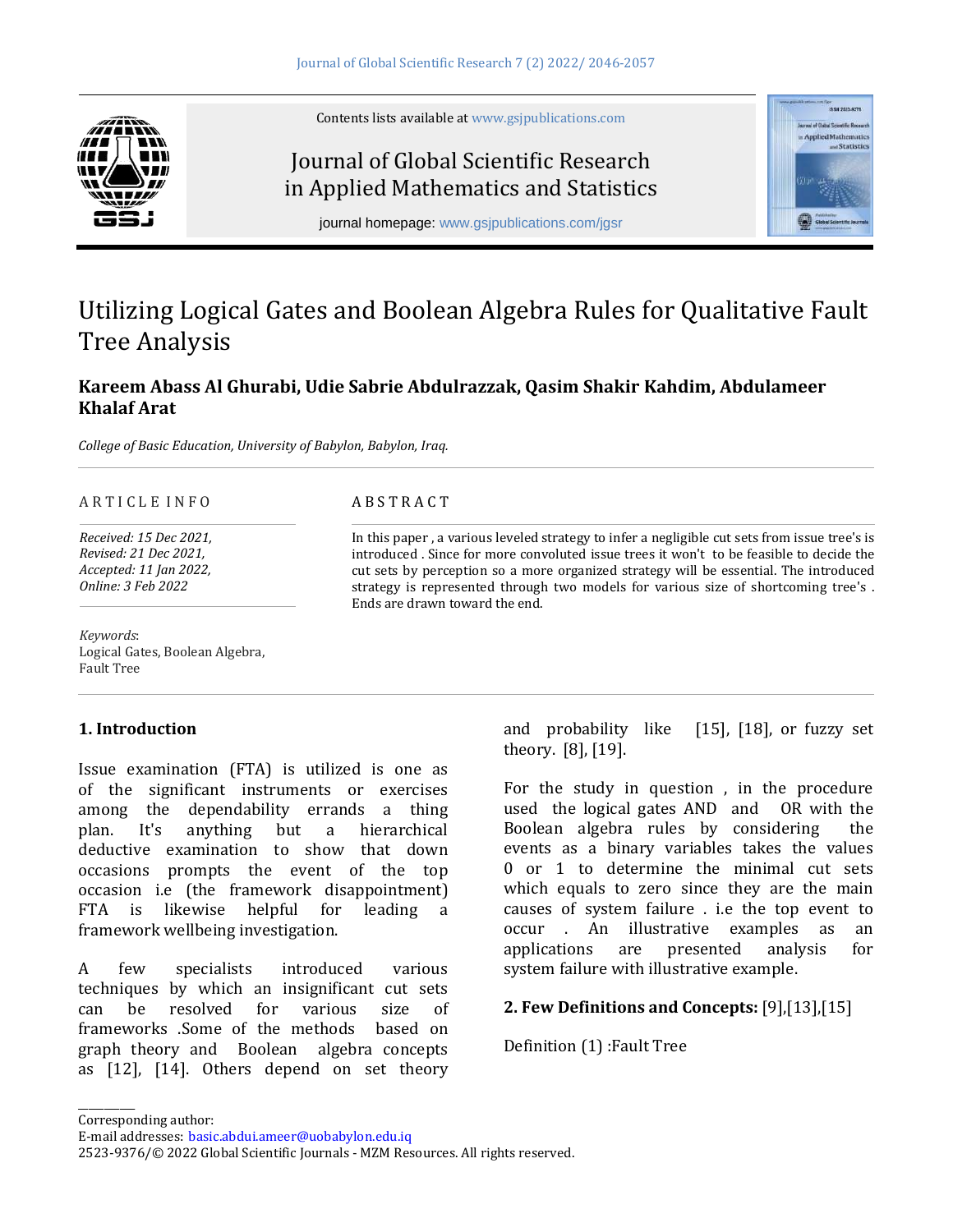A shortcoming tree is a diagrainmat portrayal of all conceivable flaw occasions , their sensible blends , and their relationsmp to the framework disappointment.

#### Definition (2) :Basic Event

An essential occasion is a fundamental initating deficiency occasion that requires no further turn of events . It is represented by circle.

#### Definition (3) :Intermediate Event

A halfway occasion is a deficiency occasion which happens as a result of at least one predecessor causes acting through rationale entryways .All transitional occasions are represented by square shapes.

Definition (4) :Minimal Cut Set: [17]



A minimal cut set can be defred as the smallest unreducable of basic events required to msure occurrence of . top event i e ,(the system failure) A faule tree will consist of a finite number of minimal cut sets.

#### **3. The Gates of Fault Tree**

There are two sorts of shortcoming tree gates:

1. The OR gate which is utilized to show that the yield occasion happens just on the off chance that at least one of the information occasions happen.

2. The AND gate which is utilized to show that the yield flaw happens just if every one of the info shortcomings happen.

The symbols of AND and OR gates are displayed in the accompanying figure separately . for more detail see [2],[5].

# (b) OR gate

#### **4. Boolean Algebra Rules :[3],[4]**

The use of Boolean algebra rules in logic design well know . Practically the designer of logic bulid starts with simple basic circuits named logic blocks .All the date is placed as binary signals in a digital computer , hence the algebra of binary numbers becomes very important .In our work we study the probability of a physical system being in binary manners working or fail since the system consists of components each one of it have also two manners and consequently we treat with a system is totally depends on the binary manners of its components . The components are arranged in series and parallel from to get the whole system . The operations of addition , subtraction, multiplication and division are used in

ordinary algebra if different from the operations in Boolean algebra.

In our study we concern with the operations AND , OR and inversion AND and OR. Now for the inversion operation rules are

 $0 = 1,1 = 0$  where a bar is placed over the one of the two elements i . e 0,1 . For a variable  $A$  its inversion is denoted by  $A^-$ . If at a given time  $A=1$  then  $A=1$  =0 .Note In Boolean algebra .

The symbol (.) is used for AND operation .

Then symbol (+) is used for OR operation .

Illustration Example (1):

 $0.0 = 0, 1.0 = 0$  (1)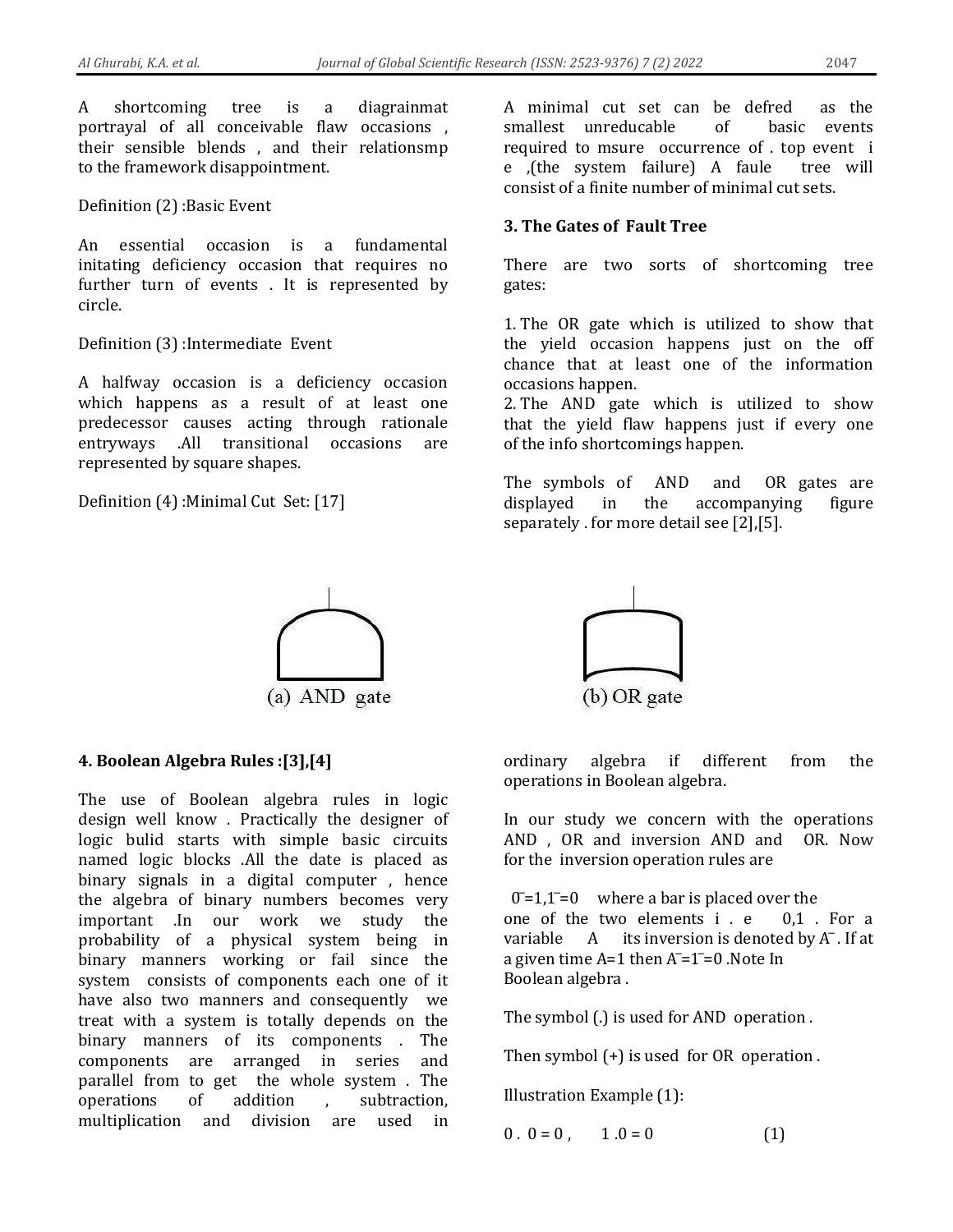$0 \t1 = 0$ ,  $1 \t1 = 1$  $1 \cdot 1 \cdot 1 \cdot 1 = 1 \cdot 1 \cdot 1 \cdot 0 = 0$  $1.0$ ,  $1.1 = 1.1$ ,  $1.1 = 1$  $0 + 0 = 0$ ,  $1 + 0 = 1$  (2)  $0+1=1$ ,  $1+1=1$ 

Let A, B two variables each one assuming take the values 0 and 1 only

A.  $1^-$ . B = A. 0. B = 0 A.  $1. B. 0 = A. 1. B. 1$ If  $A=1$ ,  $B=0$ A.  $0$ .B.1= 1.1.1.1=1 A.1. B.  $0 = 1.1$ .  $1 = 0$ 

 $=1.1.0.1=0$ 

For three variables A ,B and C

 $A+B+C=A+(B+C)$ If  $A=1$ ,  $B=0$ ,  $C=0$  then  $A+B+C=1+(0+0)$  $=1 + 0=1$ 

We list the following operations

Let A, B be two variables each one assuming take a value O or I only. We list the Boolean operations in the following truth table (1) for Boolean operations.

#### **Table (1) for Boolean operations**

|  | $A + B$ | $A + B$ | $A \cdot B$ | A | D | A.B | A.B | $\bar{A}+\bar{B}$ | $\bar{A}$ + B | $\Lambda$<br>$\overline{1}$ |
|--|---------|---------|-------------|---|---|-----|-----|-------------------|---------------|-----------------------------|
|  |         |         |             |   |   |     |     |                   |               |                             |
|  |         |         |             |   |   |     |     |                   |               |                             |
|  |         |         |             |   |   |     |     |                   |               |                             |
|  |         |         |             |   |   |     |     |                   |               |                             |

 $A^{\wedge}$ '∩ $A^{\wedge}$ '= $A^{\wedge}$ ' A∪A=A  $1 + 1 = 1$ 

As in figure below:



Fig  $(1)$  (+) operation

iii. Demorgan Law:

For A and B which are two binary variables.

 $(A+B) = A^T B$  and for more than two variables A, B,C for example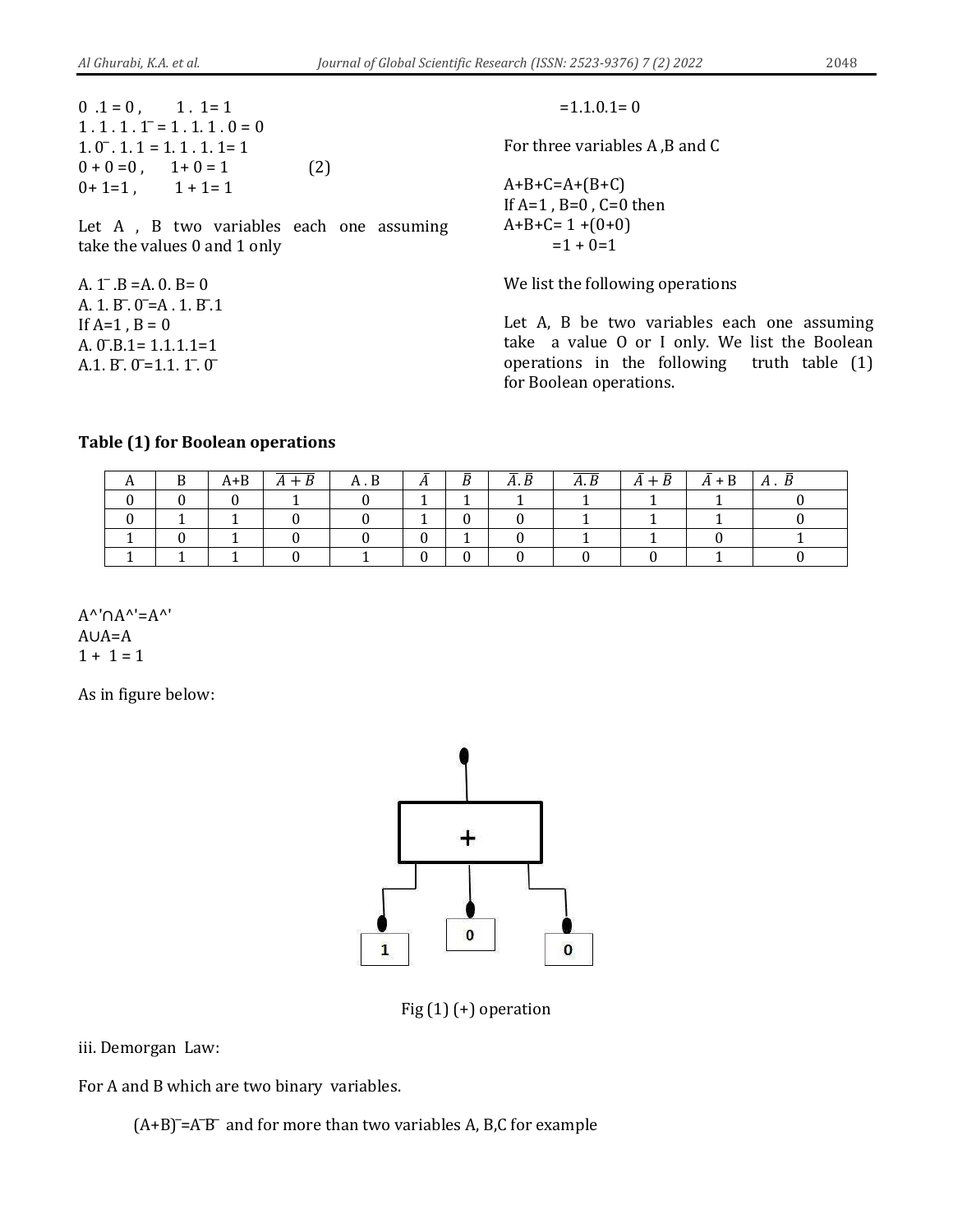# $(A+B+C)=A^{\top}B^{\top}C^{\top}$

 $(AB) = (A+B)^T$  and  $(ABC) = A^T+B^T+C^T$ 

# **5. Illustrative Examples**

Example (2) For the following physical structure of water pumping system .

Draw F T and determine minimal cut sets . Talen from [9]



Fig (2) A water supply system

Expect that undesired occasion is there is on progression of water to disposing of the commitment of the line lines , it can demonstrating the framework by the accompanying F T



Fig (3) FT of example (2)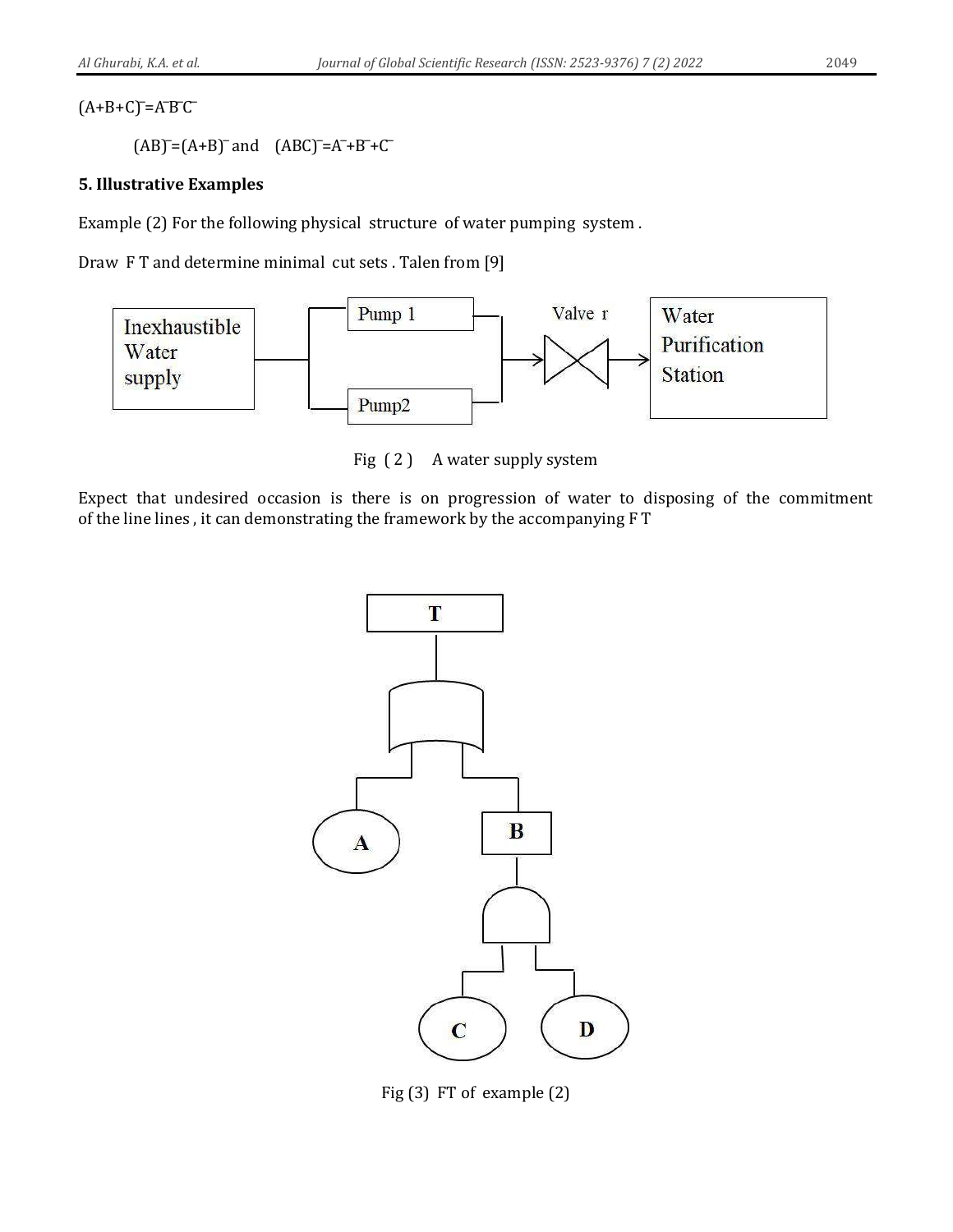A = valve V comes up short shut C= pump 1 fails D= pump 2 fails The algebraic equation of FT is.  $T = A + B$ ,  $B = C$ . D  $\therefore$  T = A + C  $\therefore$  D  $\therefore$  A, B are binary and B variables taking values 0 or 1 Assume A, B has a value 0 So :  $A=0$ ,  $B = 0.0$  $: T = 0 + 0 = 0$ 

Example (3): It is taken from with modify cation A substation is connected to a main electrical network N, three converters C1,C2 and C3 takes their power feeding from the Sub-stations for a high current special machine continuous DC power supply through particular period of the time . The needed power can be made available via a converters . For the sake of the ensure uninterrupted supply C1, C2 and C3 are used if one fail the others stay working.

The physical structure of the system his as in figure below . Draw the FT of the system and write the equation of top event.



Special Machine

Fig (4 ) the physical structure of the system

The FT of the physical structure of the system in fig ( ) is as follows .No DC supply to the machine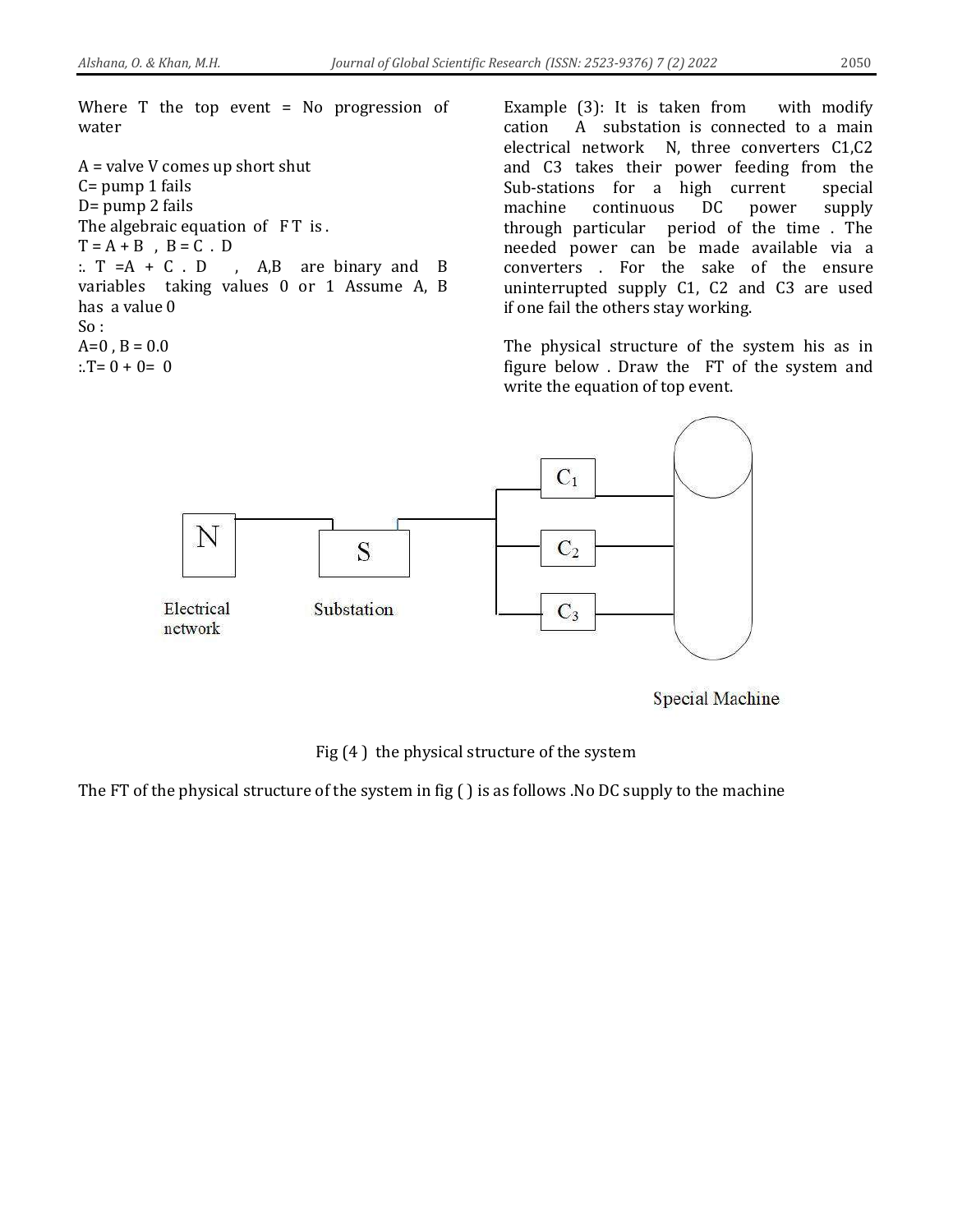

Fig (5) FT of fig (4) where T (the top event) means there is no DC feeding to the machines A means no power supply to C1, C2 ,C3 and B means C1,C2 and C3 all are fail

 $T = A + B$ ,  $B = C1$ .  $C2$ .  $C3$  $: T = N + S + C1$ . C2. C3

Notice that N is an event the cause for which cannot specified . The fail are of the converters may be related to other basic events not specified due to defect of data if the failure of C1,C2 and C3 are caused by events E,S .

Example (4):

The failure in the nuclear reactions because of long time running especially the cooling system and temperature control systems which are very important in the nuclear reactions because of the dangerous of disaster of the explosion. Consider the system of jacket water cooling in nuclear reactions as shown in the fault tree below which is taking as problem from [11].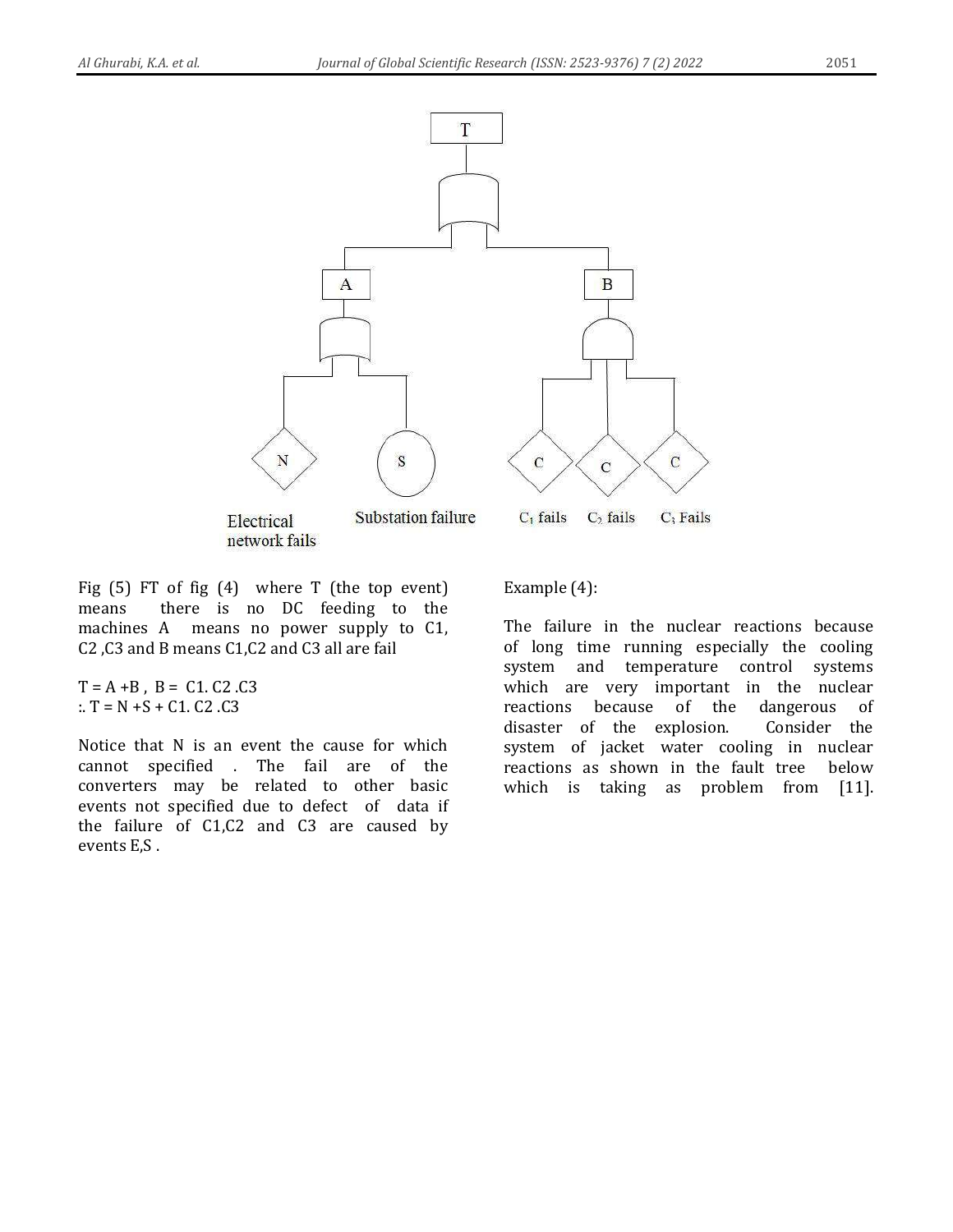

Fig(6): A fault tree of power plant system

Where G\_1,G\_2,…,G\_7 are generators

C\_1,C\_2,…,C\_5 are cooling units 〖CF〗\_1,〖CF〗\_2,and,〖CF〗\_3 cooling fuel units

And S standby cooling unit

From shortcoming tree above by utilizing the Boolean variable based math tasks to decide insignificant cut sets as follows:-

The top event T=E\_1 . E\_2  $E_1 = C_5$  +  $E_3$  $E_2 = C_2 + E_4$  $E_3 = C_3 . E_5$  $E_4 = C_1 + [CF]_2 + S$  $E_5 = C_1 + E_6 + S$  $[$ [ E] $_6 = [CF]_1$ .  $[CF]_2$ .  $[CF]_3$ Now by substitution  $T=(C_5+E_3)(C_2+E_4)$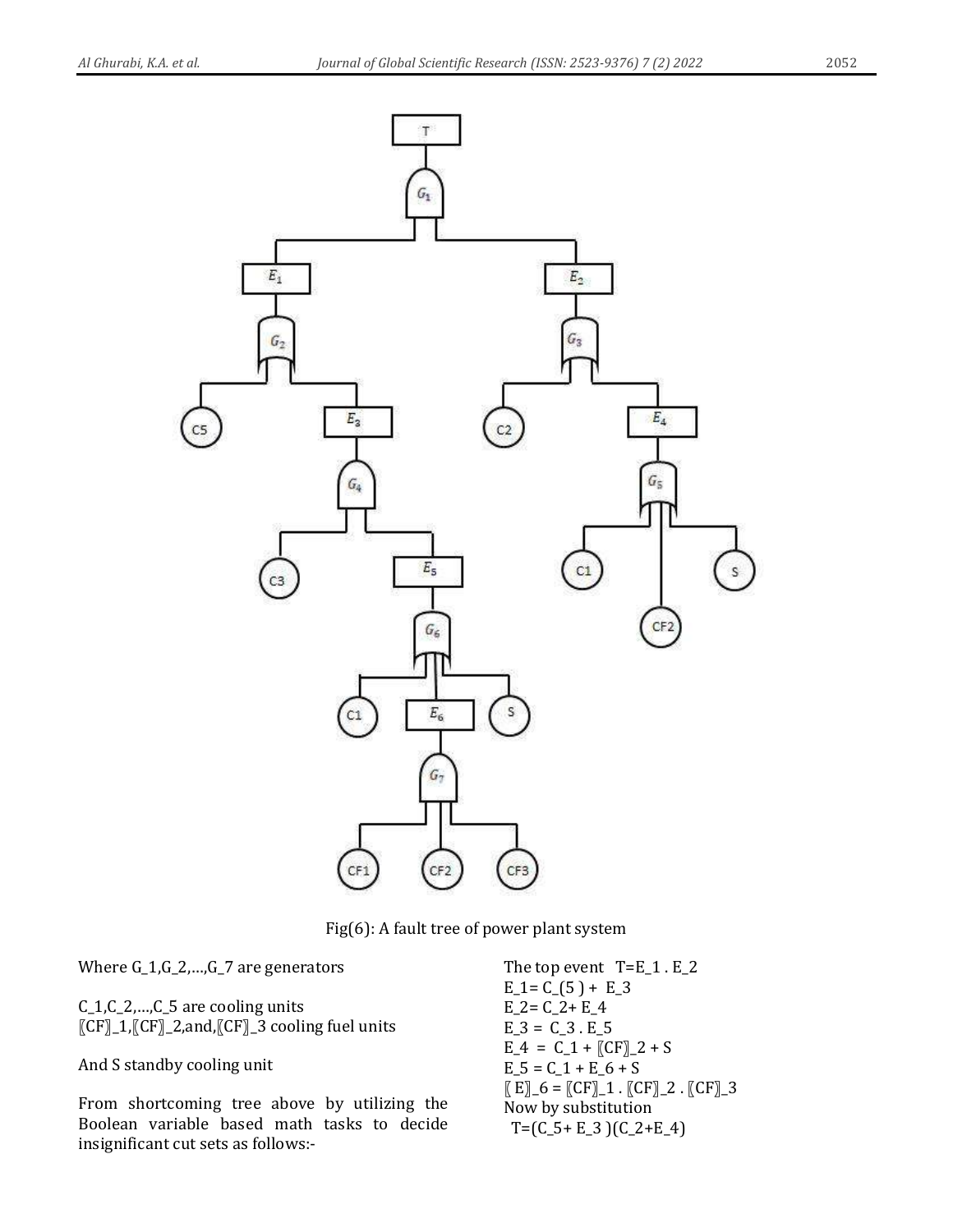$=(C_5+C_3$   $.E_5)(C_2+C_1)+CF_2+S$ =[(C\_5+ C\_3 (C\_(1 )+S+E\_(6 ) )](C\_2+C\_(1 )+CF\_2+S) = [C\_5+ C\_3 {C\_1 ┤+├ 〖(CF〗\_1.〖CF〗\_(2 ).CF\_3)+S}](C\_2+C\_(1 )+CF\_2+S) By using Boolean rules  $T=[C_5+(C_3.C_11)]+C_3.[CF_1.CF_2.CF_3]$ )+(C\_3 S)](C\_2+C\_(1 )+CF\_2+S) Noted that C\_3.C\_(1 ).C\_(1 )=C\_3.C\_(1 ) We get the minimal cut sets as in below :- C\_5.C\_2,  $C_5.C_11$ C\_5.CF\_2 C\_5.S C\_3.C\_(1 ) C\_3.S C\_3.CF\_1.CF\_2.CF\_3

Noted that

1- Any minimal cut sets causes the failure of the system. 2- Let A =[C\_5+ C\_3 {C\_1 - $[(CF]_{1}.[CF]_{2}.[2].CF_{3}]+S]$  and B=( C2+C1+CF2 +S) A ,B are binary variables Tales the volume 0 or 1. Assume A, B have a value 0 which means the failure of the system So: T=0 when C5. C2 = 0, C5. C1 = 0, C5. CF2 = 0 C5.S =0 , C3.C1=0 and C3.CF1.CF2.CF3 =0

Example :(5) Assume we have the flaw tree in the figure underneath:



Fig (7 ) A Fault Tree of a system

We note the equivalent Boolean equation are :

 $W2=C+W4$  $W3 = B + C$  $W4=A$ . B There are two type style to solve this system which are:

 $T = W1. W2$  $W1 = A+W3$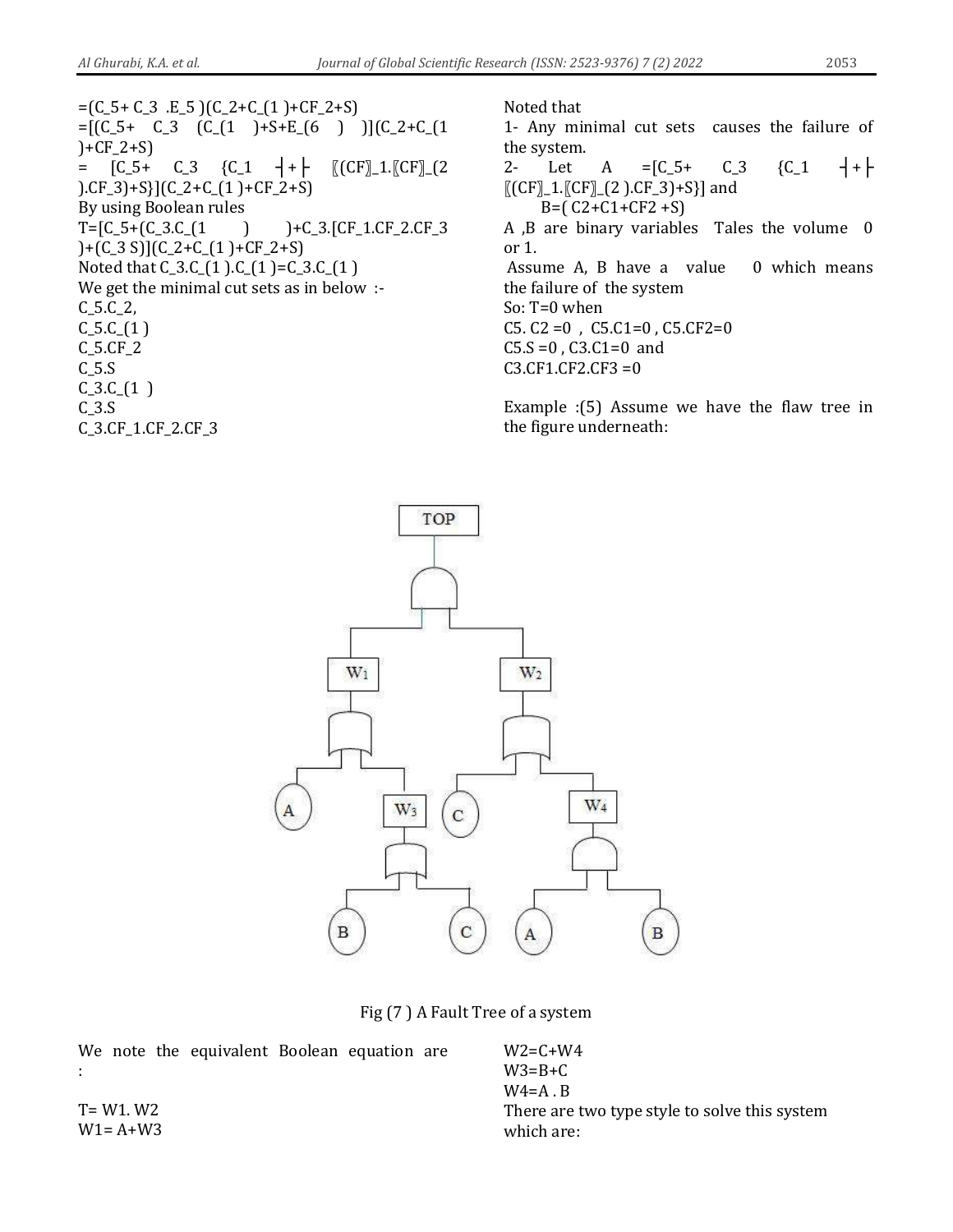First type method. From Top To Down Type[4 ] It is starting with top occasion condition and substitute and spread until getting the negligible cut set closure for the top occasion T we have : T=W1 . W2  $=[A+W3][C+W4]$ Substitute: W3=B+C  $=[A+(B+C)][C+W4]$  $=$ A. C+A W4+(B+C). C+(B+C). W4 =A . C+A . W4+C .B+C . C+B . W4+C. W4  $=(A \cdot C + C \cdot B + C + C \cdot E4) + A \cdot W4 + B \cdot W4$  $=C+ A .WA+B . WA$  $=C+ A(A \cdot B)+(A \cdot B)$  $=C + A \cdot B + A \cdot B$  $=C + A$ . B

The minimal cut sets are A . B and C. Notes that  $C = 0$  or A.  $B = 0.0 = 0$ Causes the system failure

Second type (method) From Bottom To Up Type It is start at the base at the tree and squeezed up word with a similar replacement and extension method The equation having only basic failure B+C=W3 , W3+A=W1 A+B=W4 , W4+C=W2  $W1 = A + B + C$  $W2 = C + A$ . B Then W1 . W2=T  $(A+B+C)$ .  $(C+(A.B))$  = T A .  $C+ A(A, B)+B$  .  $C+B(A,B)+C$ .  $C+C(A,B)=T$ A. C+B .C+C+C(A. B)+A .B+ A. B=T  $C + A$ . B= T

We get tow minimal cut sets: A. B and C

Example(6) : Determine the minimal cut sets of a fault tree as shown in figure below:





T=W1+W2  $E1=A$ . W3  $W2=C$ .  $W4$  $W3 = B + C$  $W4 = A + B$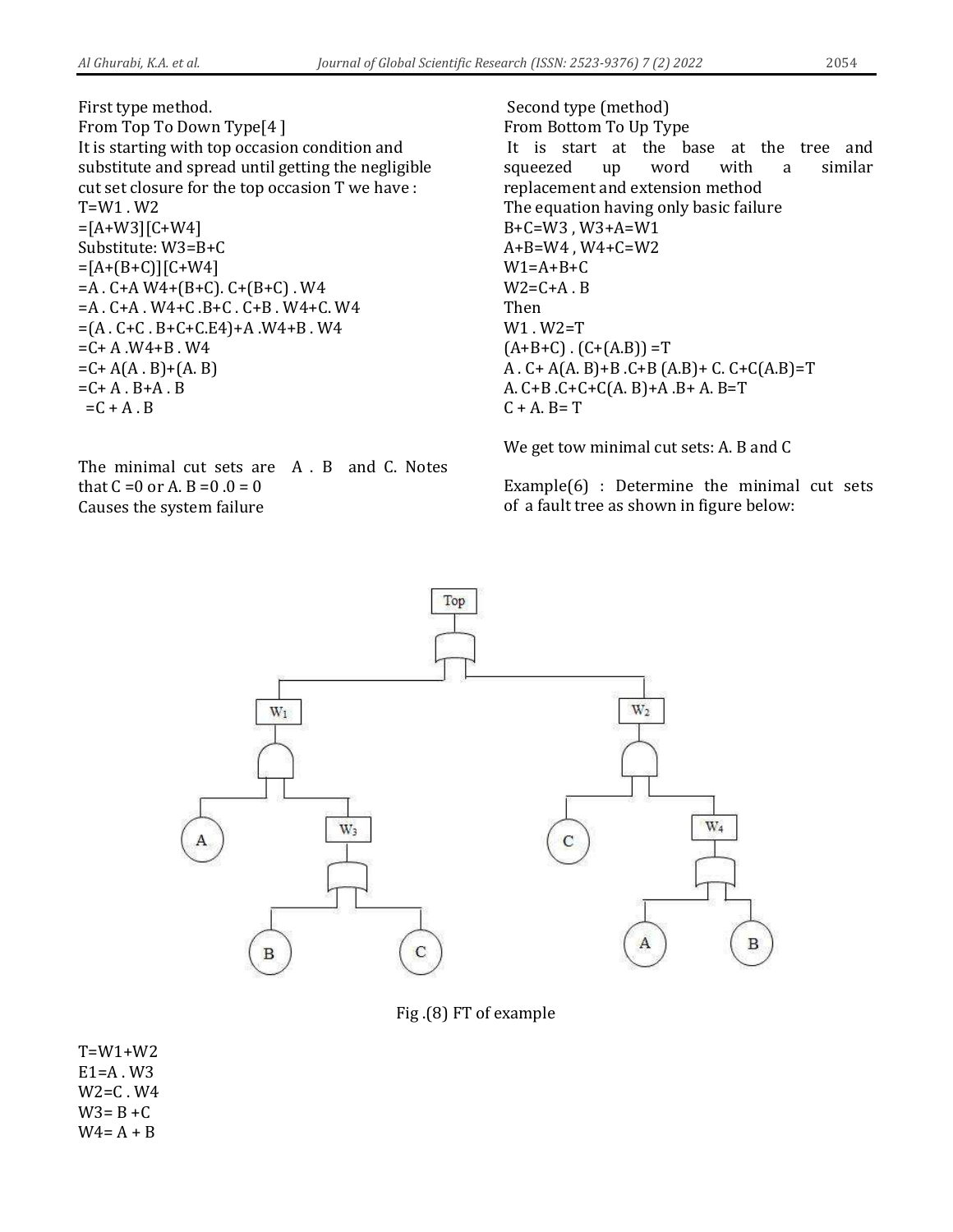The minimal cut sets are AB,AC and BC

Example(7) :Derive the equation of the top event



Fig.(9) for FT of example (7)

Solution:

We have  $T=A+B$ Where  $A = C + D$  and  $B = E \cdot F$ By substitution in T  $T = (C + D) + (E.F)$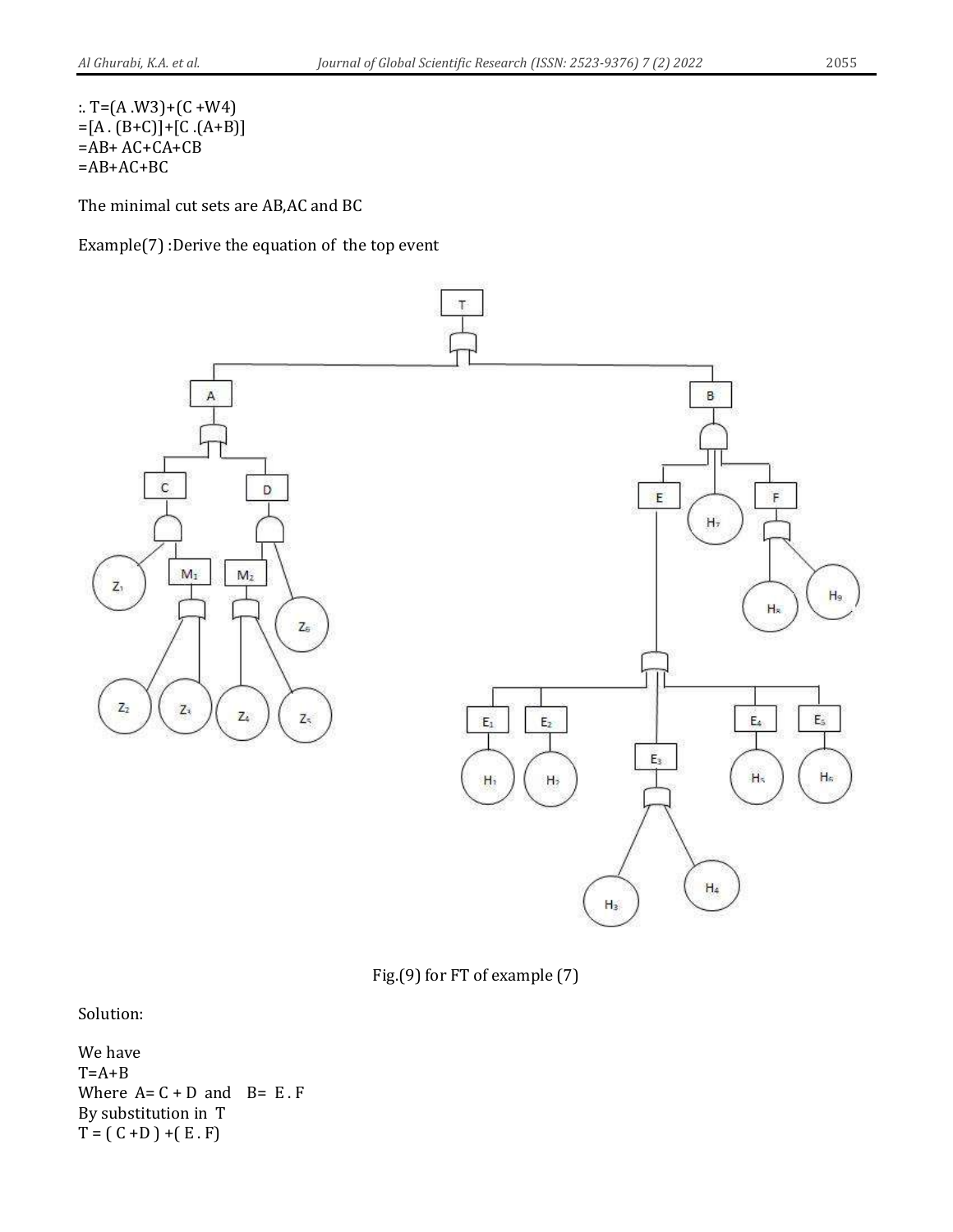Since  $C = Z1$ .  $(Z2 + Z3)$ ,  $D = (Z4 + Z5)$ .  $Z6$ And E = E1+E2+E3+E4+E5 , F = H8 + H9 :. T = [Z1 .(Z2+Z3)+(Z4+Z5).Z6]+[(H1+H2+H3+H4+H5+H6) .H7.(H8+H9)]

Example(8) : Determine minimal cut sets for the fault tree below using Boolean algebra laws.



Fig (10 ) a Fault tree A1 , A2 are in termediate events X1 , X2 , X3, X4 are basic events

A1=X1  $UX2$  or  $A1 = X1 + X2$ A2=X3  $U X4$  or A2=X3 +X4 The occurrence of top event T occure when A1 and A2 occur  $T = A1$ . A2  $=(X1 + X2)$ .  $(X3 + X4)$  =(X1X3+X1X4+X2X3+X2X4) By using Boolean algebra laws : A1 , A2 are binary variables taking value 0 or 1 Assume A1, A2 has a value 0 indication failure so :  $A1 = X1 + X2$  $= 0 + 0 = 0$  $A2 = X3 + X4$  $=0 + 0 = 0$ Hence  $T=A1 + A2$  $=0$  .  $0 = 0$ According to Boolean Laws T=0 only when X1X3 =0 , X1X4= 0, X2X3=0 and X2X4=0 So the minimal cut sets are : X1X3, X1X4, X2X3 , X2X4 Second method :  $T = A1 + A2$  $=(X1+X2)$ .  $(X3+X4)$  =X1X2+ X1X4+ X2X3+ X2X4  $Pr(T) = Pr[X1(X3+X4) + X2 (X3 + X4)]$ 

 $=Pr[(X1 + X2) \cdot (X3 + X4)]$  $=Pr(X1 + X2) Pr(X3 + X4)$  =(PrX1+PrX2-PrX1X2)(PrX3 + PrX4- PrX3X4)

## **6. Conclusions**

The suggested method is easier for technologists and engineers by using the digitals in application

The method deals with the qualitative analysis for any fault tree via determining the minimal cut sets as a main causes for system failure.

From the final events expression it is easily to calculate the system reliability R(S) from the system failure F(S) and R(S) where

 $R(S) = 1 - F(S)$ 

Since the failure system occurs when one of the minimal cuts occurs .